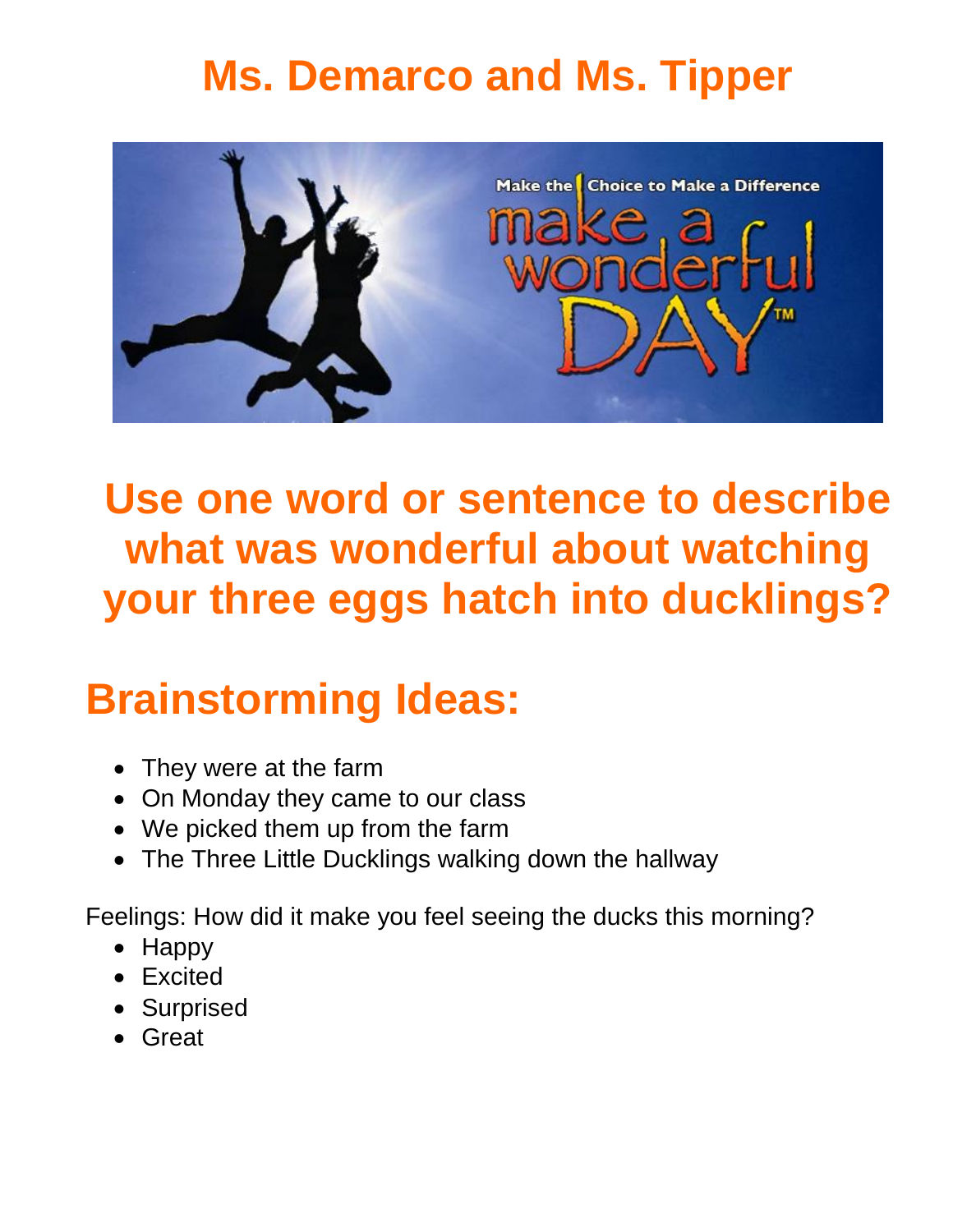Describing the ducklings:

- They looked all the same
- They have webbed feet (like dinosaur feet)
- Soft, warm, egg toothed, fuzzy, hippy
- Looks like a chicken
- Cute
- Yellow on its tummy and brown on its back and head
- Moves a lot

### **Title and Hook Ideas:**

- The Egg Hatch
- Little Duck
- He hatched overnight
- The Duckling
- The Dancing Ducks
- The Cute, Funny Ducks
- Clever the Duck
- The Three Little Ducks/Ducklings
- The Three Little Ducks riding a rocket

# **Rhyming Words**

Inside: tried, hide, find, ride, guide, lied, tied, mind, wide, side, pride, decide

Way: bay, say, day, fay, gay, hey, jay, Kay, lay, lay, May, pay, play,

Shell: bell, fell, tell, spell, smell, yell, Mel, gel, well, sell,

Friends: bends, sends, dens, hens, Jen, Ken, lends, sends, tends, when, blends, spends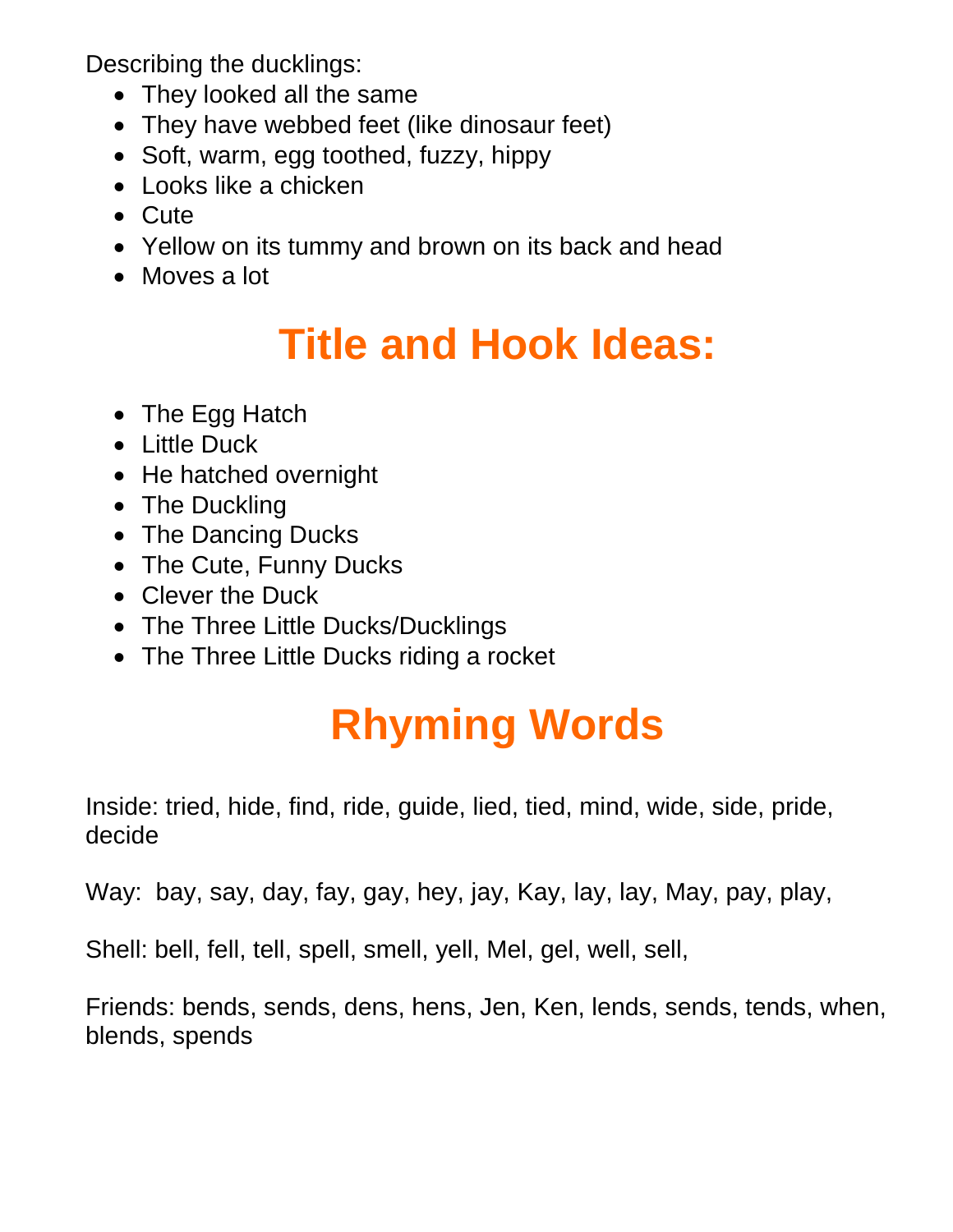

### *Three Little Ducks (They hatched overnight)*

**Written April 13, 2010 at Eugene Coste School by Denise Demarco's and Rachael Tipper's Grade 1 Classes, Molly Hamilton, Anthony Burbidge**

#### **Verse 1**

**One April morning a box came to school With three new surprises inside When we opened the box we all were amazed Our smiles were beaming and wide**

#### **Chorus**

**There in the box were three little eggs That came from a farm far away We all got to hold them one at a time They were still in their shells on that day**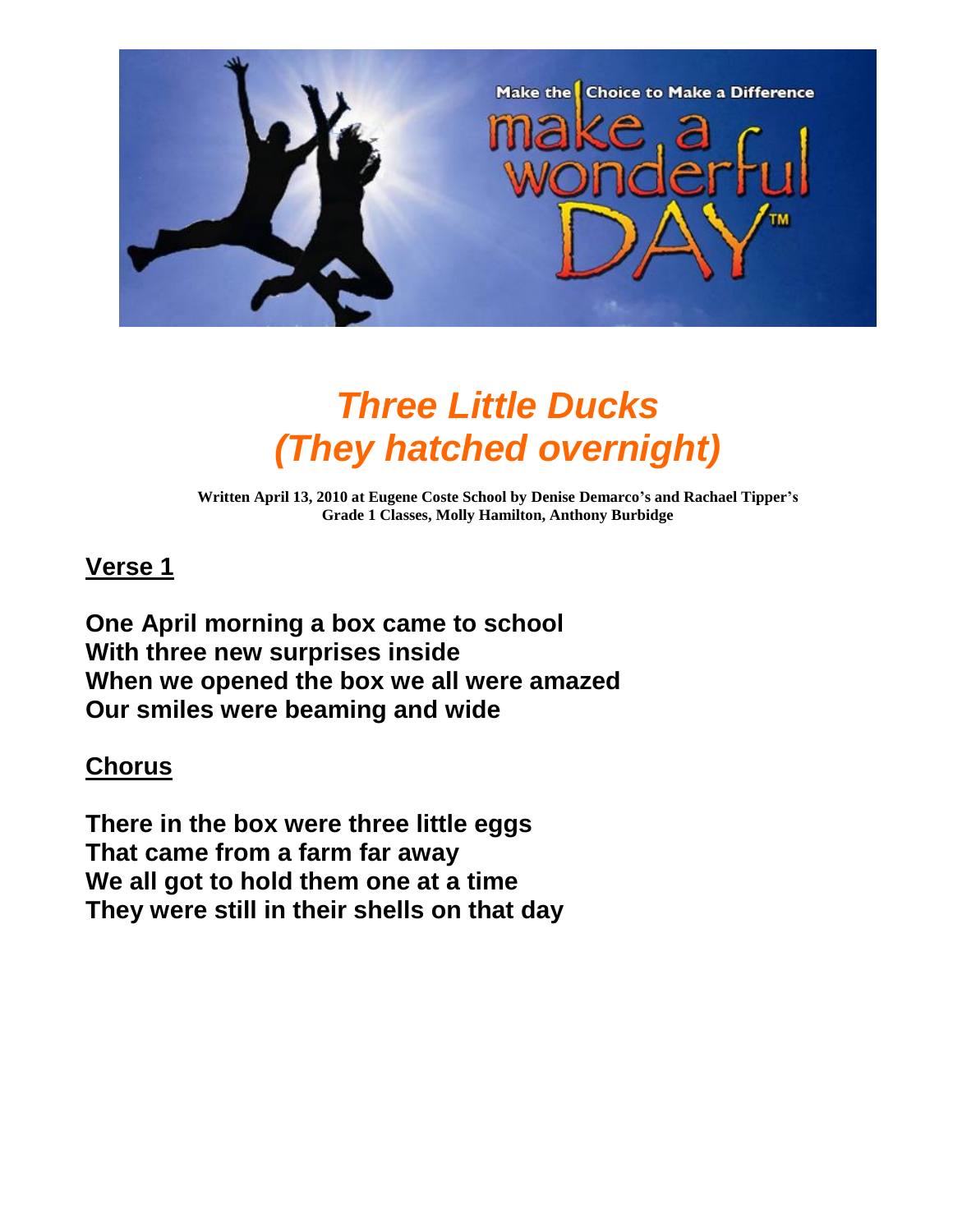#### **Verse 2**

**Then Wednesday morning all fuzzy and cute Three ducklings cracked out of those shells They were yellow and brown and fit in our hands But none of them stood very well**

#### **Chorus**

**There in the box were three little ducks That came from a farm far away We all got to hold them one at a time They were cuddly and wanted to play**

#### **Verse 3**

**We decided to name the day they were born Before they returned to the farm There was Spotty and Earth Quack who had a black head And the smallest we gave the name Charm**

#### **Chorus**

**There in the box were three little ducks That came from a farm far away We all got to hold them one at a time They were cuddly and wanted to play**

#### **Verse 4**

**One Friday morning we said our goodbyes We'll sure miss our web-footed friends But everyone knows that ducks like it better When they're home on the farm in the end**